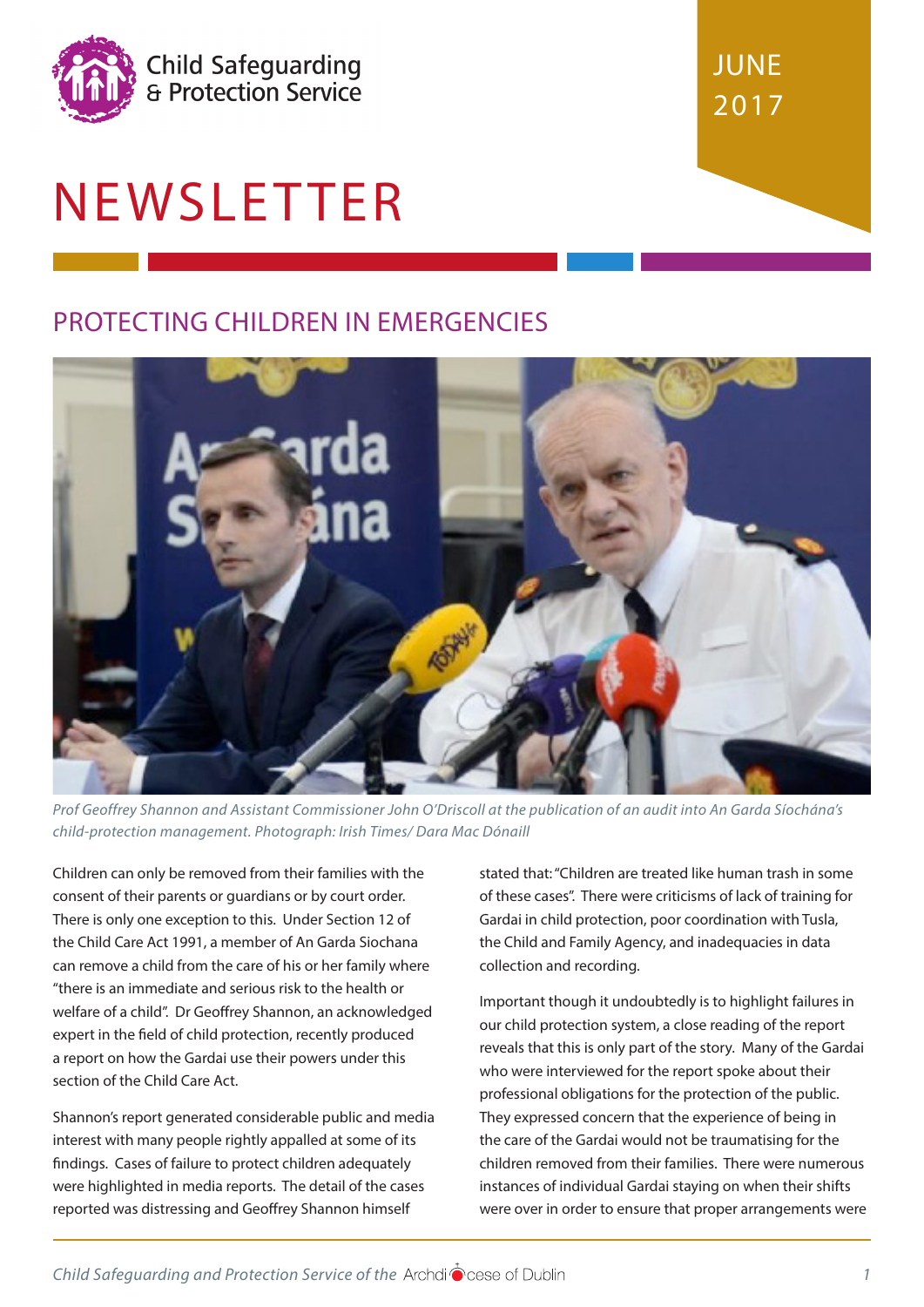made for the care of a child removed from his or her family under section 12. The report refers to: "compelling evidence that members of An Garda Siochana demonstrate very high levels of commitment to the welfare of children". The Ombudsman for Children, Dr Niall Muldoon, said that the report "shines a light on many parts of society that maybe Ireland hasn't thought about; it also shines a light on good work done by Gardai".

A lot is expected of those who work on the front line of child protection, both Gardai and social workers. They are often dealing with appalling situations and ones where their own safety cannot be taken for granted. Sometimes it is the youngest and least experienced who are asked to deal with the most difficult and dangerous situations. There is no shortage of criticism when things go wrong. What this report demonstrates, as other such reports have done in the past, is a societal failure to put in place the systems needed to support the work of these front line workers.

There have been significant developments in An Garda Siochana in recent years, including the establishment of the Garda National Protective Services Bureau, with which the Child Safeguarding and Protection Service has a close working relationship. The women and men of the Bureau provide an excellent service that is sensitive to the needs of those who experienced child abuse.

It has sometimes been suggested that a pre-occupation with child abuse in the Catholic Church has served to disguise the much great threat to the safety of children coming from within their own families. There may be some truth in this but it is worth reflecting on what it means for us as a faith community. We cannot be complacent about our own child safeguarding arrangements. Rather we ought to consider what we, given our own painful experiences, can offer to civil society.

As Church and national child protection policies tell us, the protection of children is everyone's responsibility. We cannot just leave it to the Gardai and social workers to protect those children most at risk. Training helps to equip us to recognise the signs of abuse and neglect and to act on our concerns. In the year to the end of April 2016 over 2,000 people working in the parishes of the Archdiocese of Dublin turned out for information and training sessions on child safeguarding. The numbers for this year, yet to be compiled, are likely to be greater. This is a practical expression of our commitment to the safety and protection of children not just in our Church but in our society. It is vital that we build on this to develop ever closer working relationships with the civil authorities and support them in the work they do to protect children.

### PROMOTING RESILIENCE

A young man recently spoke very movingly to a group of young people and parents about his struggle with depression and the support he received from adults and peers involved in a diocesan school based programme. It was a timely reminder of the role of the Church in supporting vulnerable young people who are dealing with adversities such as mental health problems. So much of our attention has focussed – for very good reasons – on preventing harm to children than we are in danger of forgetting that the Church can and must provide positive experiences for children and young people.

Resilience is the capacity to cope with adversity, such as health problems and social disadvantage. Most children learn to deal with such situations from the 'secure base' of a loving relationship with parents. However, for a variety of reasons such as abuse and neglect, not all children find a secure base within their own homes. Some, however, can compensate for this if they find an adult or adults they can trust within their extended family or in school or through involvement in

sporting or religious organisations. Even those children and young people who come from secure and loving families are likely to need extra support from outside their family at times of particular difficulty.

The young man who spoke about his mental health problems was involved in a programme for sixth year secondary school pupils called the Meitheal programme. In fifth year pupils apply to become leaders of the programme and go through a selection process. The successful candidates do a residential training programme in the summer between fifth and sixth year. The programme involves a lot of self-awareness and team building, all done in a faith context. At the beginning of the new school year and continuing up until the end of the second term, the leaders make themselves available to the first years who are new to their school. These youngsters are making the difficult transition from primary to secondary school and, often, feeling a bit lonely and lost. The leaders meet up to plan various activities for the first years. The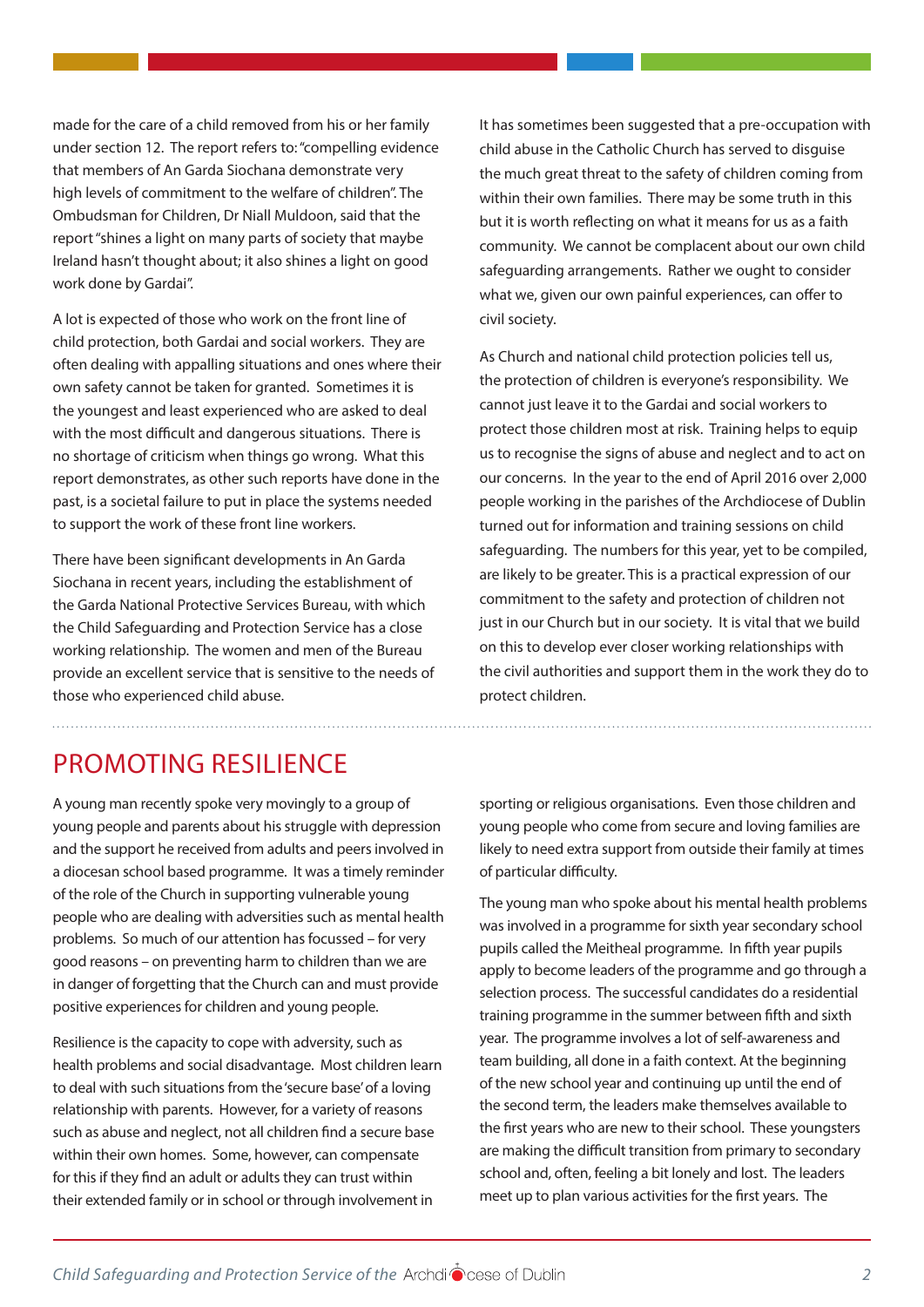occasion at which the young man spoke about his mental health problems came at the end of the programme, when certificates were presented to all of those who participated. The young man had gone from being a leader in his own school to a trainer of leaders and had been involved throughout his late teens and early twenties. He said that his capacity to relate to others through the programme helped him through some very dark times.

The event was attended by the local bishop. It was attended by over 200 young leaders and their parents. It took place in a Church. The young people listened attentively while the bishop spoke to them about the importance and meaning of faith.

There are programmes such as this one run in many dioceses around the country. They witness to the interest young people have in faith, especially faith as expressed as helping others. Those who have been on the diocesan pilgrimage to Lourdes cannot fail to be moved by the manner in which the young volunteers look after the sick pilgrims. At a time when we are concerned for the mental health of our young people, we should remember that the Church too can be a 'secure base' from which our children and young people can learn to cope with the adversities of life.

## FUNDING OF SAFEGUARDING TRAINING

From September those parishes that can afford to do so will be asked to pay for safeguarding training. A fee of €100 per trainee will be charged, subject to a maximum of €500 per parish for any one training session. The trainers will not be collecting these fees. A note of attendees at the one day training sessions will be sent to Finance Secretariat and an invoice will issue from there but, as stated, only to those parishes that can afford it. There will continue to be no charge for information sessions.

The demand for training has been such that it has been difficult to meet it and we have been trying over the past nine months to enhance our training capacity. This is likely to involve extra cost which will be met through the collection of fees.

An easy way to reduce our costs and spread our resources would be to increase the numbers attending each training session. However, feedback from those who attend training indicates that it works best when there are in the region to 20 participants. This aliows each person to contribute to small group discussions and these are invariably reported as the most useful part of the training.

The Children Safeguarding and Protection Service is committed to delivering high quality training and we do not wish to compromise the quality of the training by spreading our resources too thinly. Parishes will get better value out of the training by ensuring that they send only those who are required to attend the one day training. That includes all clerics and those with a specific role with children. Others, whose have no direct role with children, can attend the information sessions for which there is no charge.